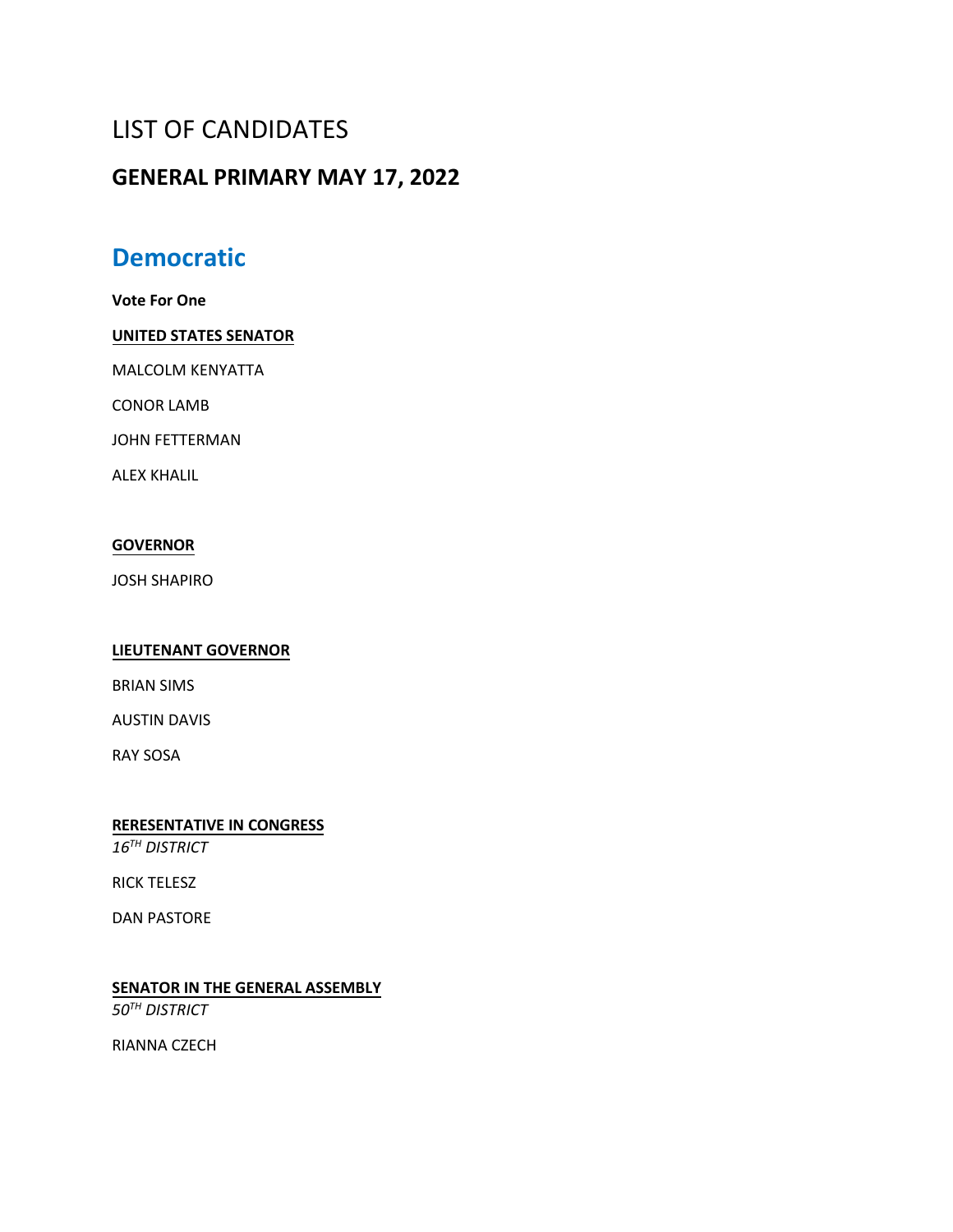**REPRESENTATIVE IN THE GENERAL ASSEMBLY**

*8 TH DISTRICT*

NO CANDIDATE

*9 TH DISTRICT*

CHRIS SAINATO

### **MEMBER OF THE DEMOCRATIC STATE COMMITTEE**

MIRA LOU THOMPSON

### **MEMBER OF THE DEMOCRATIC COUNTY COMMITTEE**

*NEW CASTLE 2-1*  ANDREW HENLEY

*NEW CASTLE 2-2*  MARIANNE HOOKER

*NEW CASTLE 2-5*  TOM SMITH

*NEW CASTLE 3-2*  PATRICIA D'AMICO

*NEW CASTLE 7-1*  CIARA BUCK

RONALD NIX, SR

*ELLWOOD CITY BORO 3-1*  ANGELA VALVANO

*NEW WILMINGTON BOROUGH* JAMES HINES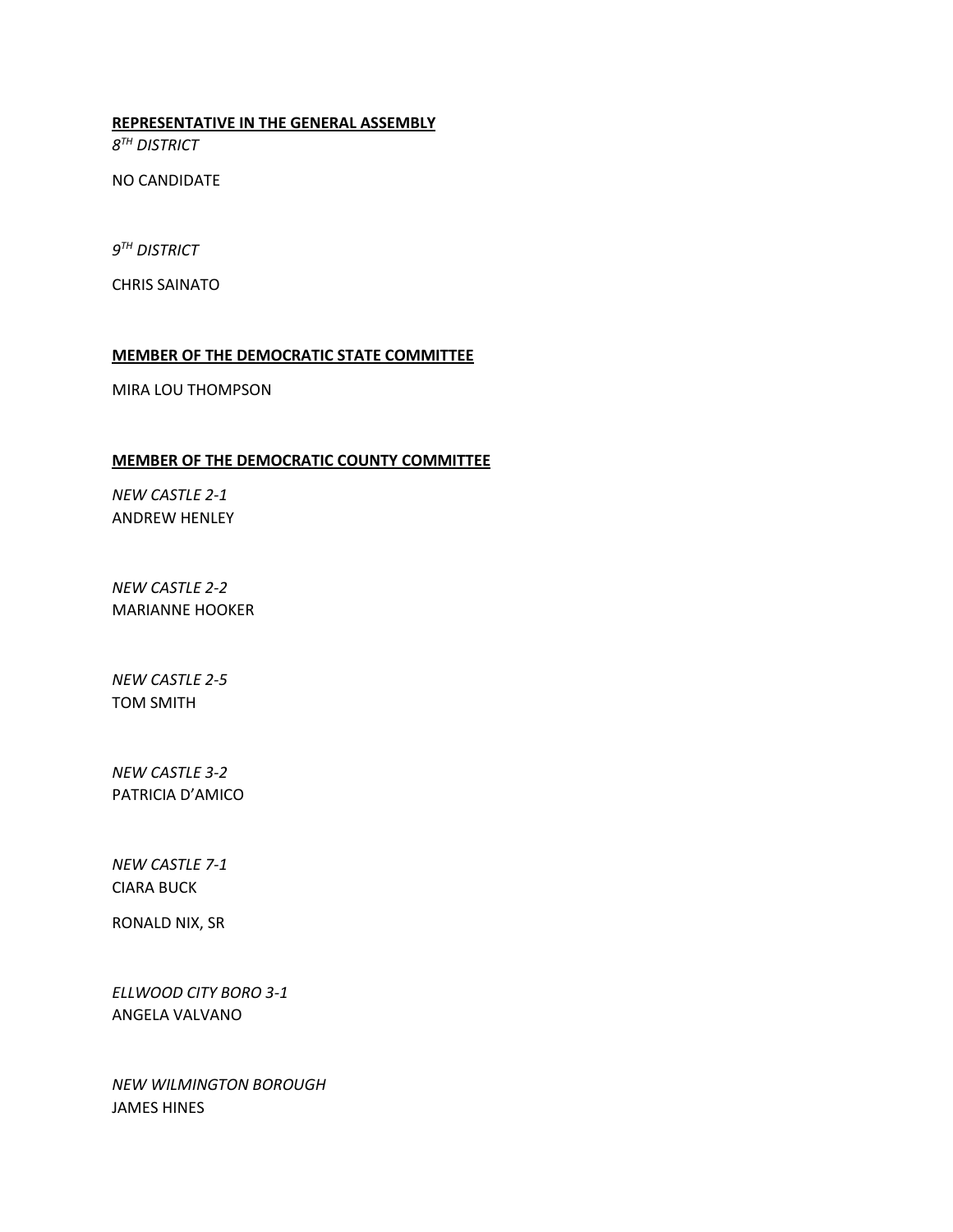*NESHANNOCK TWP 1* RICHARD CRAIG

ANNA CRAIG

*NESHANNOCK TWP 8*  KATHRYN RENTZ

*PULASKI TWP 1* MARK SUMMERVILLE

*SCOTT TWP 1* RICHARD WUKICH

*SHENANGO TWP 1* KATE BRUNO

*SHENANGO TWP 5*  JULIANN MANGINO

TIMOTHY BUCK

*TAYLOR TWP* MARY JEAN TUMINELLA

*WAYNE TWP 2* BARB BOHIZIC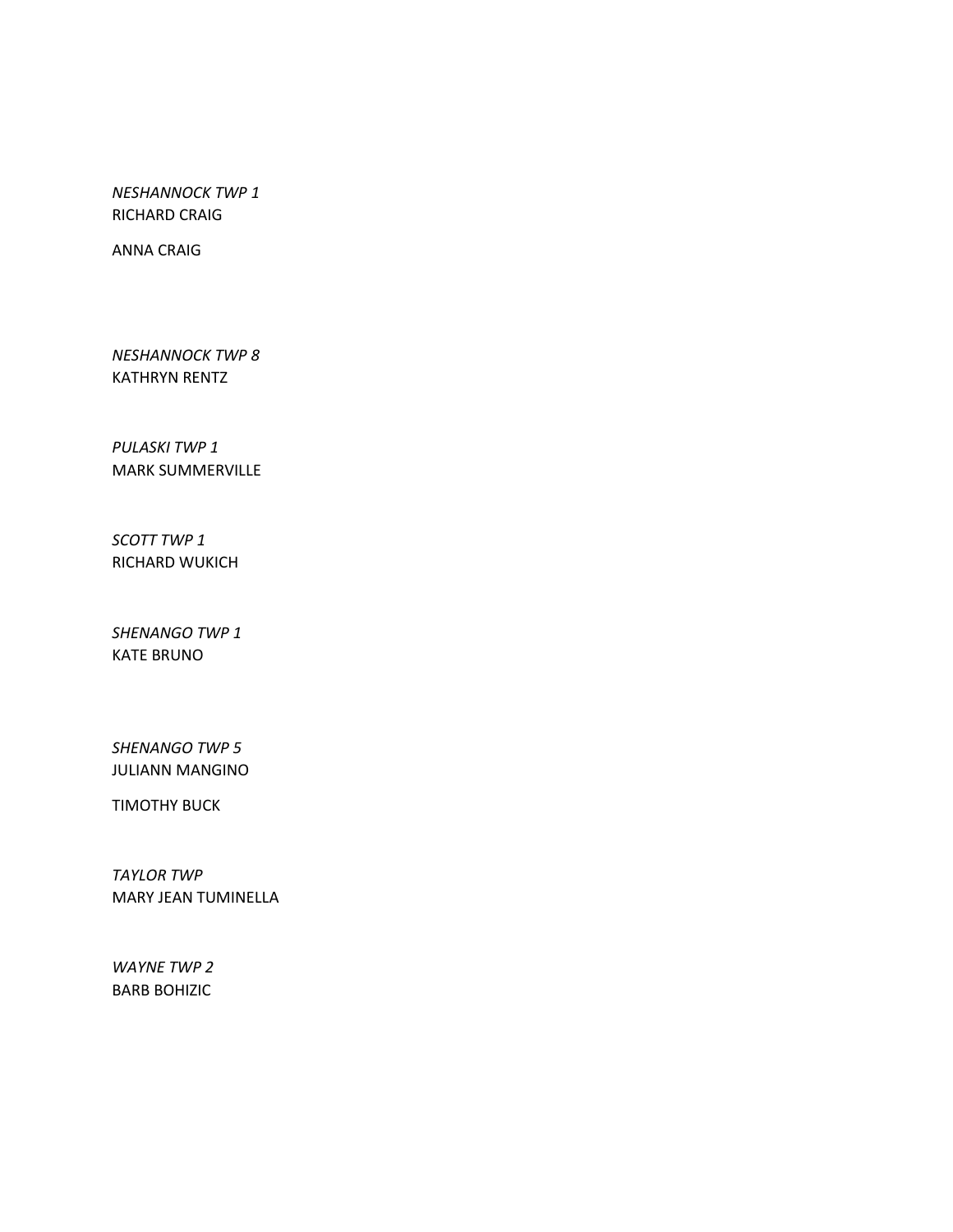## LIST OF CANDIDATES

## **GENERAL PRIMARY MAY 17, 2022**

## **Republican**

**Vote For One**

### **UNITED STATES SENATOR**

KATHY BARNETTE

JEFF BARTOS

MEHMET OZ

CARLA SANDS

DAVE MCCORMICK

SEAN GALE

GEORGE BOCHETTO

### **GOVERNOR**

DOUGLAS V MASTRIANO

LOU BARLETTA

DAVE WHITE

JOE GALE

BILL MCSWAIN

JAKE CORMAN

MELISSA HART

CHARLIE GEROW

NCHE ZAMA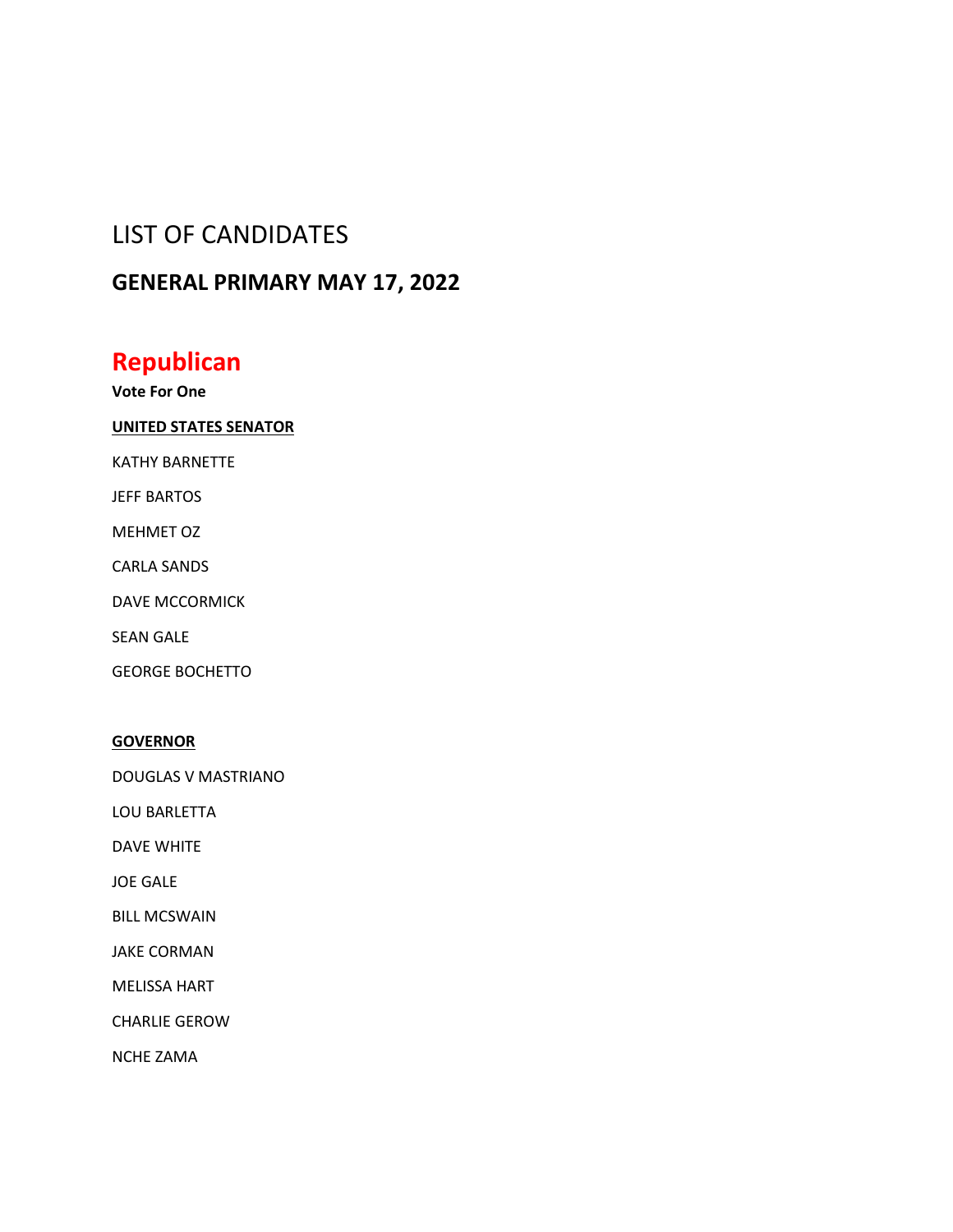#### **LIEUTENANT GOVERNOR**

CLARICE SCHILLINGER

TEDDY DANIELS

RICK SACCONE

CARRIE LEWIS DELROSSO

RUSS DIAMOND

JOHN BROWN

CHRIS FRYE

JAMES EARL JONES

JEFF COLEMAN

### **RERESENTATIVE IN CONGRESS**

*16TH DISTRICT*

MIKE KELLY

### **SENATOR IN THE GENERAL ASSEMBLY**

*50TH DISTRICT*

MICHELE BROOKS

### **REPRESENTATIVE IN THE GENERAL ASSEMBLY**

*8 TH DISTRICT*

ERIC DITULLO

JOHN KENNEDY

AARON BERNSTINE

*9 TH DISTRICT*

MARLA GALLO BROWN

NICK KERIN

DARRYL AUDIA